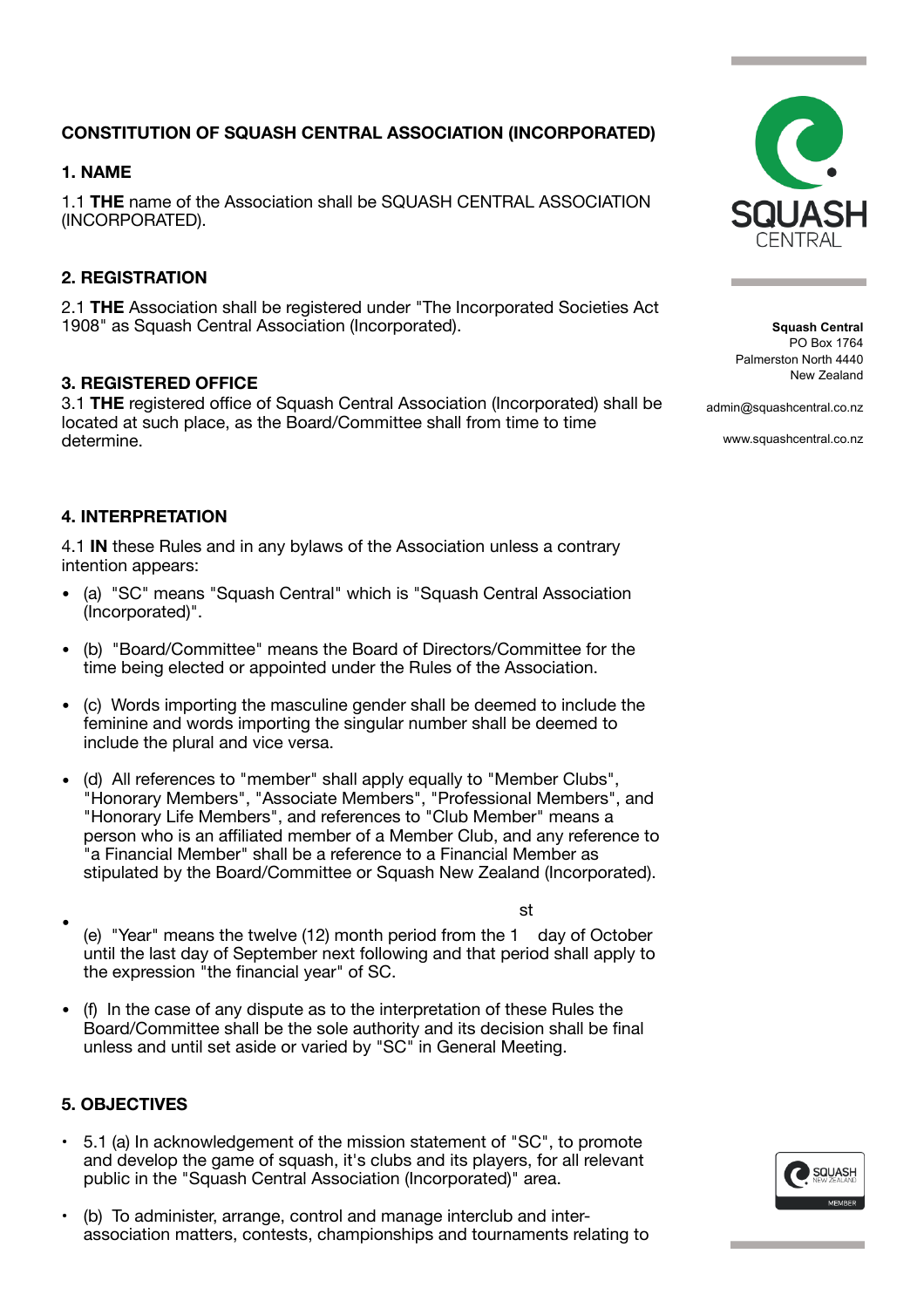the game of squash.

- (c) To affiliate with Squash New Zealand (Incorporated), hereafter referred to as SNZ, and or with any other similar Association.
- (d) To consider and settle disputes and differences between members of SC.
- (e) To make any necessary rules, regulations and bylaws, which are considered for the administration government, control and management of SC generally.

## **6. MEMBERSHIP AND AFFILIATION**

#### **6.1 THE membership of SC shall comprise:**

- (a) Squash Clubs in the Central Districts, which are affiliated to SNZ who may be admitted to membership as herein after provided.
- (b) Honorary Members and Honorary Life Members being persons elected for a stated term or for life at a General Meeting of SC on the recommendation of the Board/Committee in recognition of services rendered to SC and subject to such privileges as SC in General Meeting may decide.
- (c) Associate Members being commercial squash centres or any organisation or person owning courts or any person, firm or body interested in the promotion of the game subject to such privileges as the Board/ Committee may decide.
- (d) Professional players shall be eligible for membership of SC on such terms and conditions as the Board/Committee may decide.

#### 6.2 **ELECTION** to Membership:

- (a) Applications from persons or Clubs wishing to join SC must be made to the Board/Committee in writing and will be considered at the next following Board/Committee Meeting.
- (b) The Board/Committee may in its discretion accept or refuse any application for membership provided that in the event of the Board/ Committee refusing any application then the applicant may request that the application be submitted for consideration at the next General Meeting of SC. The Board/Committee shall not be required by any advocate or person acting on behalf of the applicant to give any reason for its refusal to accept an application for membership.
- (c) Each Club so applying must furnish its full name and full particulars of its courts, number of members, copy of rules and such other information as the Board/Committee may require.

#### 6.3 **RETIRING** from Membership:

• (a) No Member shall retire from SC until full payment of all subscriptions including any arrears due shall have been made and notice in writing shall have been given to the Board/Committee of a wish to retire.

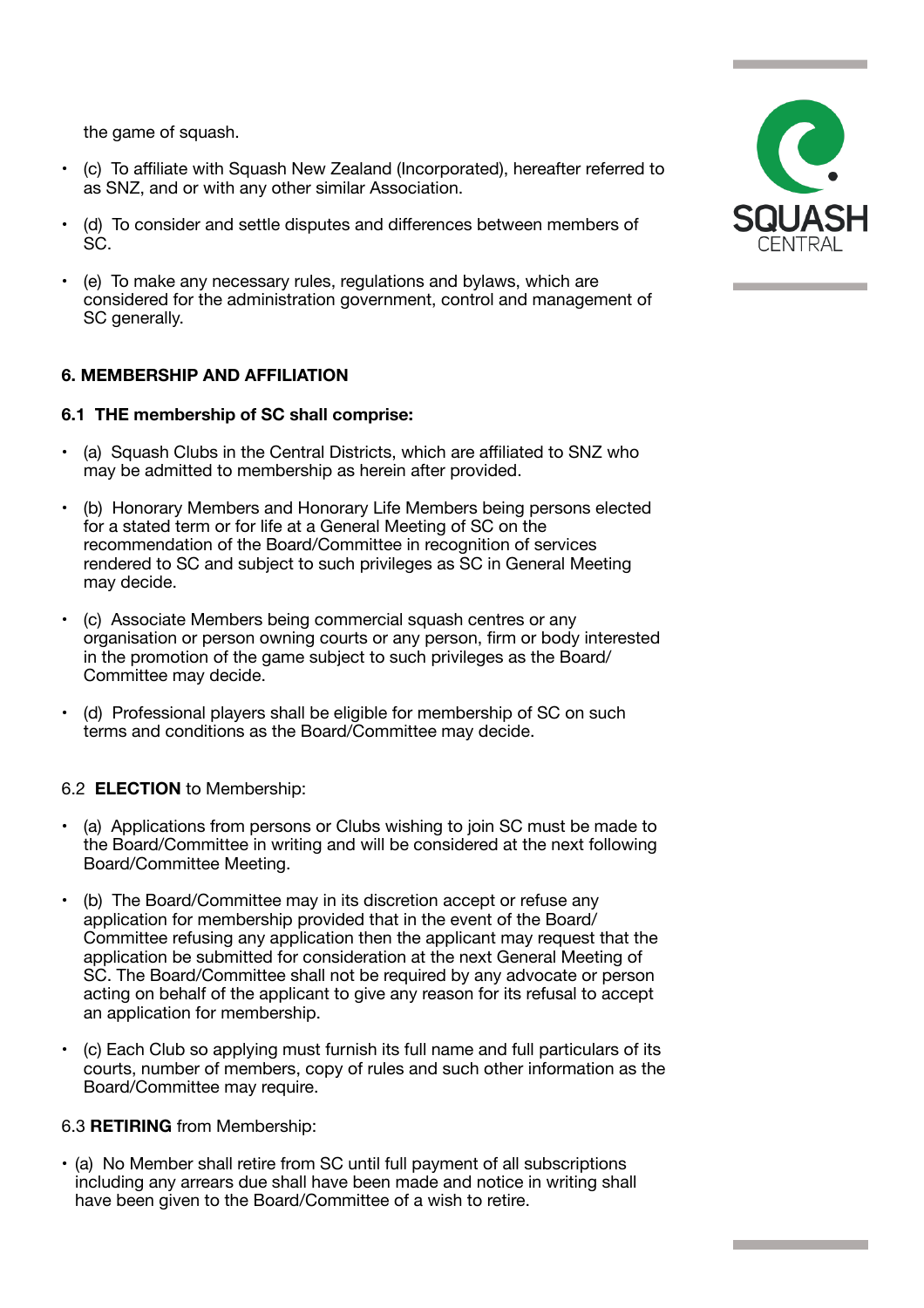- (b) Notice of retirement must be given no less than two (2) months prior to the Annual General Meeting or the Member will be liable for the subscription for the ensuring year providing that in all cases members shall be liable for all debts due to SC at the date of the acceptance of the retirement.
- (c) The Board/Committee shall have power from time to time to purge the list of members and delete there from the names of members whose subscription remains outstanding for more than six months after the due date for payment.
- (d) Purging of a members name from the membership list shall not absolve the member from payment of any debts due to SC, and shall not absolve nor exempt the Board/Committee from dealing with any matter which is in the nature of a complaint in accordance with Rule 7.

## **7. COMPLAINTS, SUSPENSION OR TERMINATION OF MEMBERSHIP**

7.1 **ANY** member may make a formal complaint in writing to the Board/ Committee relating to the conduct and behaviour of any other member or to any breach of these Rules or of the Rules of Squash or the Rules and regulations of SNZ by any member and unless the Board/Committee considers the complaint to be trivial, frivolous or malicious, it shall deal with the complaint under Rule 7.3.

7.2 **THE** Board/Committee may of its own motion deal with any matter which could have been the subject of a written complaint under Rule 7.1 even though a written complaint has not been made; and the Board/Committee may furthermore of its own motion deal with any infringement, breach or non compliance with these Rules by any Member Club as if such infringement, breach or non compliance was the subject of a written complaint.

7.3 **WHEN** considering a complaint under Rule 7.1 the Board/Committee shall adopt such disciplinary procedures as it determines to be appropriate. If the conduct of any member of SC, whether as a member of a Club or otherwise, has adversely affected or might adversely affect the reputation, good name or welfare of SC, or a member breaches these Rules or any regulation or Rules of Squash or a bylaw made by the Board/Committee under the powers given to it under these Rules the Board/Committee shall advise the member of details of any alleged conduct or breach and shall consider the alleged conduct or breach at a meeting, the time and place of which shall be also notified to the member in writing. If after considering all information and relevant matters put before it at the meeting the Board/Committee decides by a majority of its members then present that the conduct has been shown on a balance of probability to be such as to have adversely affected, or be likely to adversely affect the reputation, good name or welfare of SC or that the breach by its nature or repeated commission is sufficiently serious to merit serious penalty the Board/Committee may impose a penalty of censure, suspension or expulsion from SC as it considers appropriate. The member shall be entitled to be present at the meeting together with any representative, counsel or solicitor as the member desires to have present to speak or make submissions on behalf of the member, and to bring witnesses to the alleged conduct or breach who shall be entitled to give to the Board/Committee such information as they may have about the conduct or breach and may be questioned by the Board/ Committee members about these matters. A person who has made a complaint under Rule 7.1 shall have the same rights.

7.4 **WHEN** the Board/Committee exercises its power under Rule 7.2 it shall appoint a special subcommittee to consider and determine the matter in

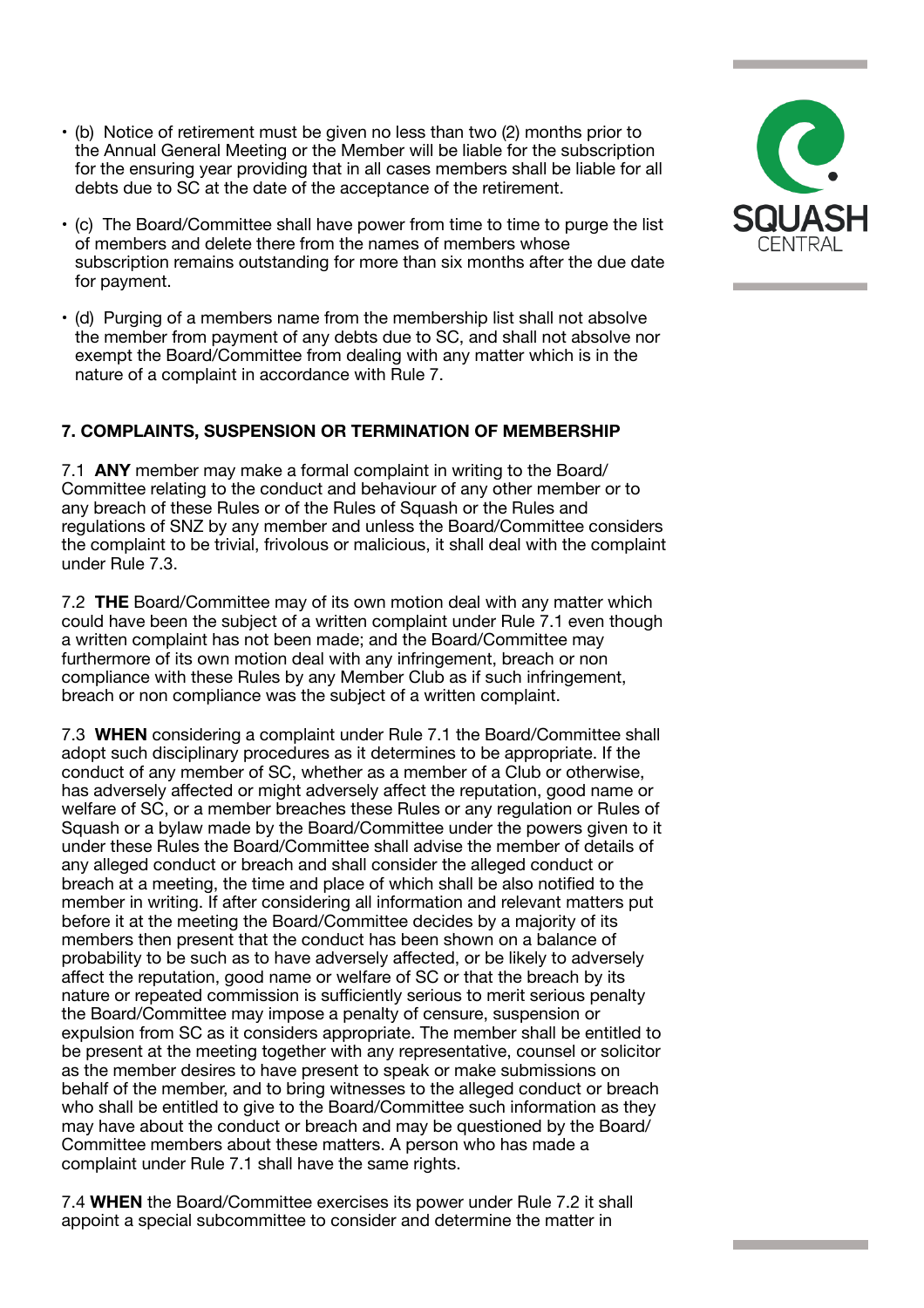accordance with the procedure under Rule 7.3 and the Board/Committee shall have the same powers to present information and to call witnesses and be represented by one of its members and/or solicitor or counsel before the subcommittee as are given to a complainant under that rule.

#### 8. **PAYMENTS**

8.1 **CS** in General Meeting shall have power at any time to fix and charge an entrance fee or scale of fees to any member joining SC and utilising or benefiting by any of SC property or privileges.

8.2 **SC** in General Meeting shall have power at any time to fix and charge an annual subscription to any member of SC, provided that:

st

- (a) Subscriptions shall be due on the 1 June in each year, or as determined by SC, and whether in one lump sum or in instalments, except those of new Members which shall be due on the date of their election, and must be paid within one month of due date.
- (b) Within fourteen (14) days of a request being made Clubs must supply to the Board/Committee a full list of their financial members.

8.3 **THE** Board/Committee pursuant to the power vested in it under Rule 10.1 and/or SC in General Meeting may also decide what further fees and levies, if any, may be paid for any purpose covered by these Rules.

## **9. BOARD/COMMITTEE**

9.1 **THE** affairs and business of SC shall be controlled and managed by a

9.2 **THE** Board/Committee of SC shall comprise a President and in addition shall include not less than five (5) Board/Committee all being members elected from and by the Member Clubs throughout the SC District.

9.3 A President of SC shall be elected by the Members at the Annual General Meeting.

9.4 **MEMBERS** elected to the Board/Committee at Annual General Meeting shall not assume their office until the termination of the Annual General Meeting at which they are elected.

9.5 **BOARD/COMMITTEE** Members shall always be current financial members of SC or of a Member Club, unless otherwise permitted by SC in General Meeting.

9.6 **EACH** Board/Committee Member shall be elected to a specific Board or committee role as defined by the Board/Committee or SC in General Meeting or by any SC Strategic Plan adopted in General Meeting, including but not limited to, Finance, Marketing, Participation, Performance and Management.

9.7 **IF** any vacancy shall occur in the Board/Committee the Board/Committee shall have power to fill such vacancy and any Board/Committee member so appointed shall hold office until the succeeding Annual General Meeting.

9.8 **THE** Board/Committee will appoint/employ a Secretary/Administrator and any other officers as the Board/Committee may determine for the purposes of

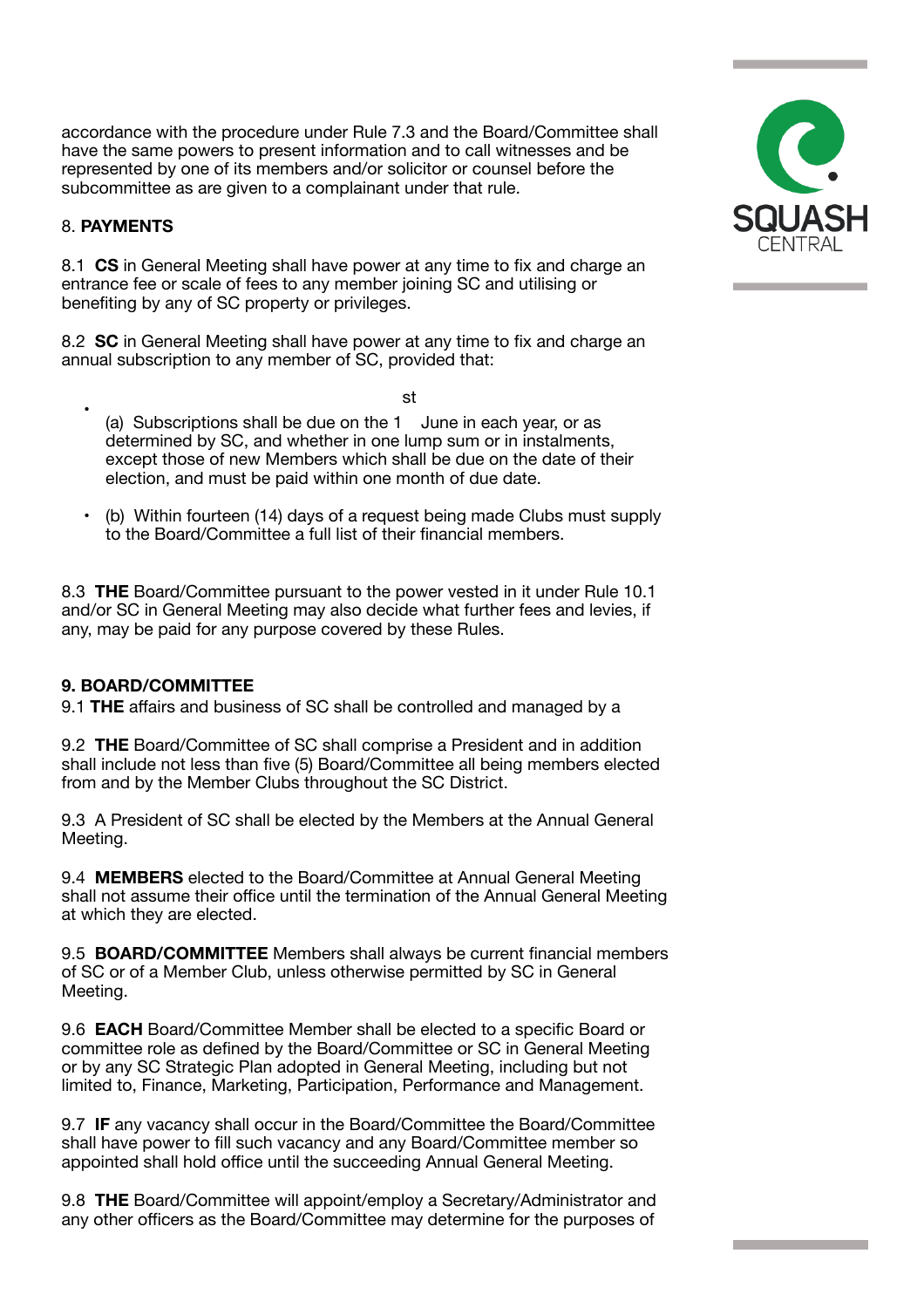implementing any strategic plan adopted by SC. If such person(s) is not a duly elected Board/Committee Member, then that person(s) shall be an ex officio member of the Board/Committee but will possess no power of voting at Board/ Committee meetings.

9.9 **THE** Board/Committee will appoint/employ a SDO (Squash Development Officer) as required and/or in contractual arrangement with SNZ (or any funding agency) to promote, market and develop the game of squash within the SC District, and to assist all Members (and Member Clubs) as necessary and/or as required by the Board/Committee.

9:10 **MEETING** of the Board/Committee shall be held at such times and in such manner as may be determined by the Board/Committee within the parameters of the constitution.

9.11 **THE** quorum for every Board/Committee meeting shall be 50 percent (to the nearest higher whole number) of the elected members who shall be present in person or take part by such other means as the Board/Committee shall from time to time decide including but not limited to telephone conference or video conference.

9.12 **AT** Board/Committee meetings each member present shall have one (1) vote. The President shall at all times have a deliberative vote. Where votes on any matter are equal the Chairperson shall have a casting vote. The Chairperson at each meeting shall decide the mode of voting.

9.13 **THE** Secretary/Administrator, the President, the Treasurer (if appointed/ elected), and any Board/Committee may each year be paid an honorarium notwithstanding that the persons performing the duties of these offices may be duly elected members of the Board/Committee. The Board/Committee shall otherwise determine the remuneration of any employees of SC.

9.14 **The** Board/Committee members must actively participate in the running of the district with a minimum attendance to committee meetings of 50%, complete agreed upon assigned tasks within a reasonable time, and keep in touch with their buddy clubs at least several times per year.

## **10. POWERS AND DUTIES OF THE BOARD/COMMITTEE**

10.1 **SUBJECT** to the direction of SC in General Meeting the policy of SC shall be determined by, and the management and control of its affairs shall be vested in, the Board/Committee which may exercise all powers and do all things which may be exercised or done by SC and which are not expressly directed or required to be exercised or done by SC in General Meeting.

10.2 **WITHOUT** limiting the general powers conferred by these Rules on the Board/Committee, the Board/Committee shall regarding the financial and business management, development, and general affairs of SC, have the following powers:

• (a) To purchase, take on lease or acquire any rights, privileges, license's or benefits in respect of and over any real or other property at such price and upon such terms and conditions as to payment of money or other consideration and upon such other terms and conditions as to tenure or otherwise as the Board/Committee thinks fit, and give and execute mortgages or other securities over the assets of SC for the purpose of securing monies advanced or any part thereof.

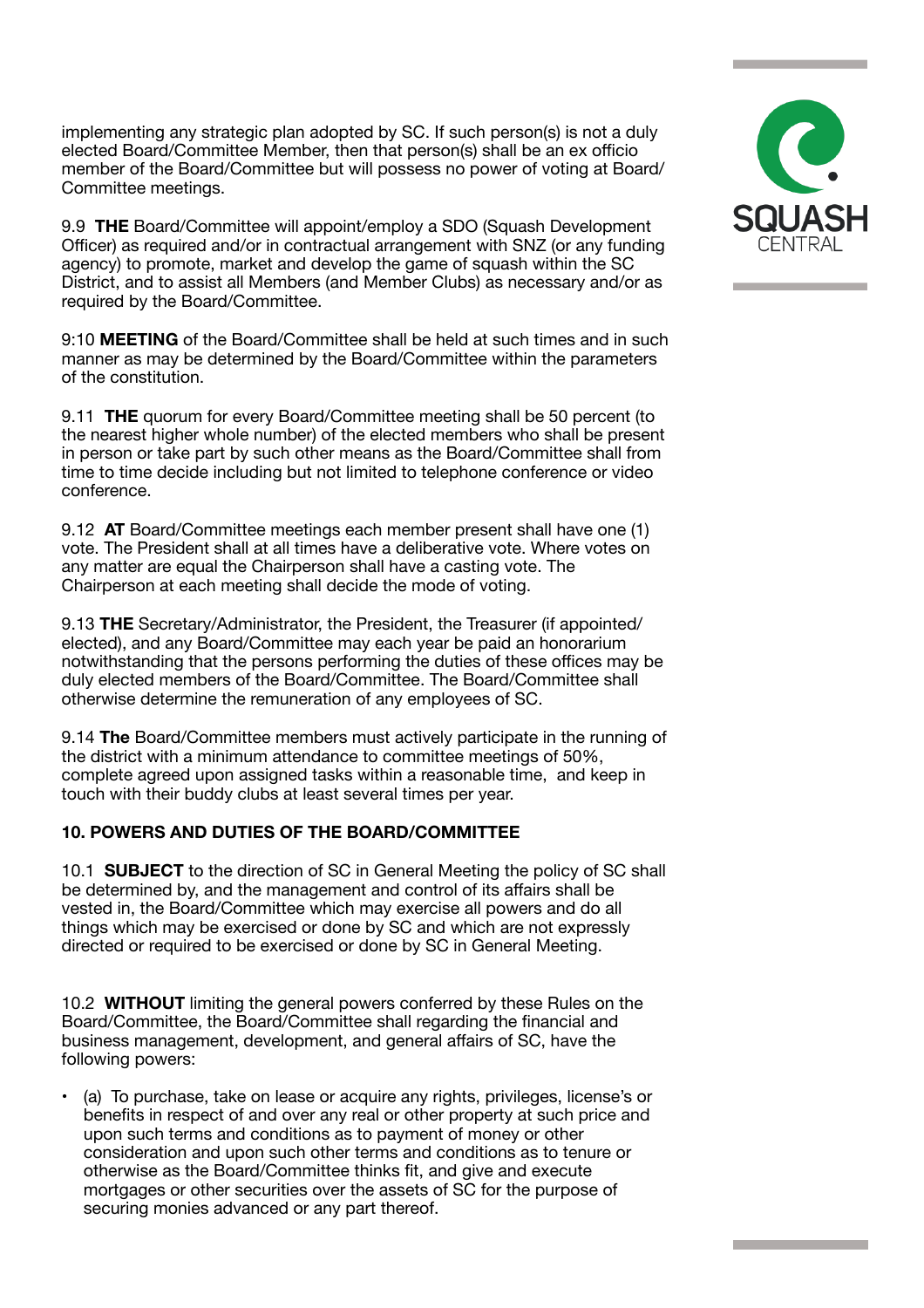- (b) To purchase, construct and maintain buildings, fences, vehicles, machinery and all facilities, works and equipment as it considers to be of benefit to SC and to acquire or grant easements over property and to let or lease any real or personal property or any interest therein for such term or terms and upon payment of rental or provision of other consideration as the Board/Committee thinks fit.
- (c) To borrow or raise money upon mortgage of the real or leasehold or other property of SC, or any part or parts thereof, or upon debentures or mortgage debentures charging the whole or any part of the assets of SC and to execute mortgages and debentures and any securities and to borrow from bankers, companies or other persons with or without security. This authority shall be limited to a maximum sum of FIFTY THOUSAND DOLLARS (\$50,000.00) from all sources without the prior authority of SC in General Meeting.
- (d) To invest any funds of SC in any form of security or investment for the time being authorised by law for the investment of trust funds in New Zealand and in the name of SC to sign any document of acknowledgement for any investment thus made and to receive and account to SC for all dividend, interest or other return from any investment.

10.3 **THE** Board/Committee may establish such subcommittees as it may think necessary or appropriate to assist the Board/Committee in determining all matters relating to management, maintenance, development and promotion, coaching, improvements and other general matters relating to SC and to ensure compliance with the rules, bylaws and regulations of SNZ. In addition, after calling for nominations from the clubs, the Board/Committee will appoint a District Captain, a iSquash Regional Administrator, and a District Coach or make such other appointments as it thinks fit to promote the objectives of SC. Any sub-committees or appointed persons shall report to the Board/Committee as necessary or as required by the Board/Committee.

10.4 **ALL** funds of SC shall be paid into a bank or bank accounts and the signatures of at least two (2) Board/Committee members or one (1) Board/ Committee member and either the Treasurer or some other person nominated by the Board/Committee shall be necessary for the withdrawal of funds and the transaction of any banking business of whatever nature.

10.5 **THE** Board/Committee shall appoint an Honorary Solicitor to SC and shall appoint a Chartered Accountant to be Auditor/Review for SC, neither of whom shall be a member of the Board/Committee of SC.

## 11 **ANNUAL GENERAL MEETING**

11.1 **THE** Annual General Meeting of SC shall be held not later than ten (10) weeks after the conclusion of the financial year on a date to be fixed by the Board/Committee.

11.2 **ANY** Member Club wishing to place a remit or motion for which notice is required before any General Meeting shall give notice in writing of such remit to the Administrator/Secretary not later than one (1) calendar month before the date on which the Annual General Meeting is to be held. This Member Club shall then be required to promote and discuss such remit or motion at the

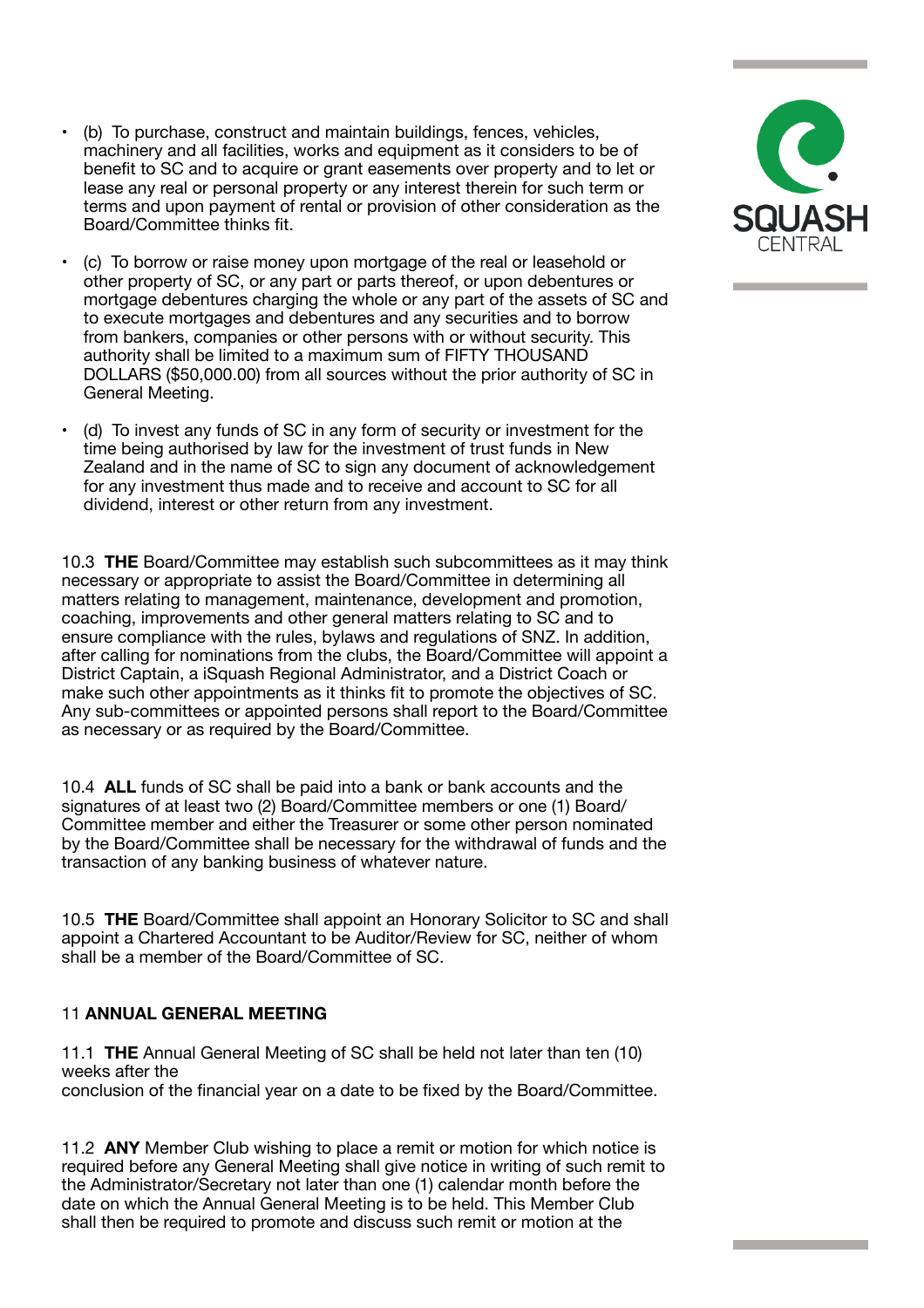Annual General Meeting.

11.3 **AT** the Annual General Meeting an audited or reviewed Annual Report and duly dated Balance Sheet shall be submitted. The order of business shall be:

- (a) Roll call and confirmation of Member Clubs and Delegates represented.
- (b) Confirmation of Minutes of previous Annual General Meeting
- (c) Adoption of Annual report and Statement of Accounts
- (d) Election of the President of SC
- (e) Election of the Members of the Board/Committee
- (f) Motions and/or remits to be considered in accordance with Rule 11.2
- (g) General Business

11.4 **PERSONS** elected to the Board/Committee shall hold office, subject to Rule 9.5, until death, retirement or election of a successor.

11.5 **THE** Board/Committee may at any time convene an ordinary General Meeting for any purpose or purposes and shall within one (1) calendar month after a requisition in writing signed by the Delegates of three Clubs which are Members of SC (which requisition shall set out the business proposed to be transacted at such meeting) convene a Special General Meeting for any purpose or purposes. At any meeting so called only the business set out in the notice shall be dealt with.

11.6 **AT** the Annual General Meeting or at any General Meeting concerning membership of the Board/Committee, the President shall call for nominations to and election of Members to the Board/Committee, exercising discretion regarding nominations and elections of individuals to particular positions, or as Members of the Board/Committee then to be allocated particular positions.

## **12 NOTICE OF MEETINGS**

12.1 **NOTICE** of all General Meetings shall be given by the Administrator/ Secretary to all Members at least twenty one (21) days before such meeting. Such notice shall specify the time and place of the meeting and the business to be dealt with.

12.2 **NOTICE** posted/emailed to the Administrator/Secretary of a Member Club at his or her usual private postal/email address or to the usual postal/ email address of the Club shall operate as notice to that Club.

12.3 **IN** calculating the time requirements for the giving of notice the day on which the notice is posted/emailed or personally handed to the Member and the day of the General Meeting shall be excluded.

## **13 PROCEDURE AT GENERAL MEETINGS**

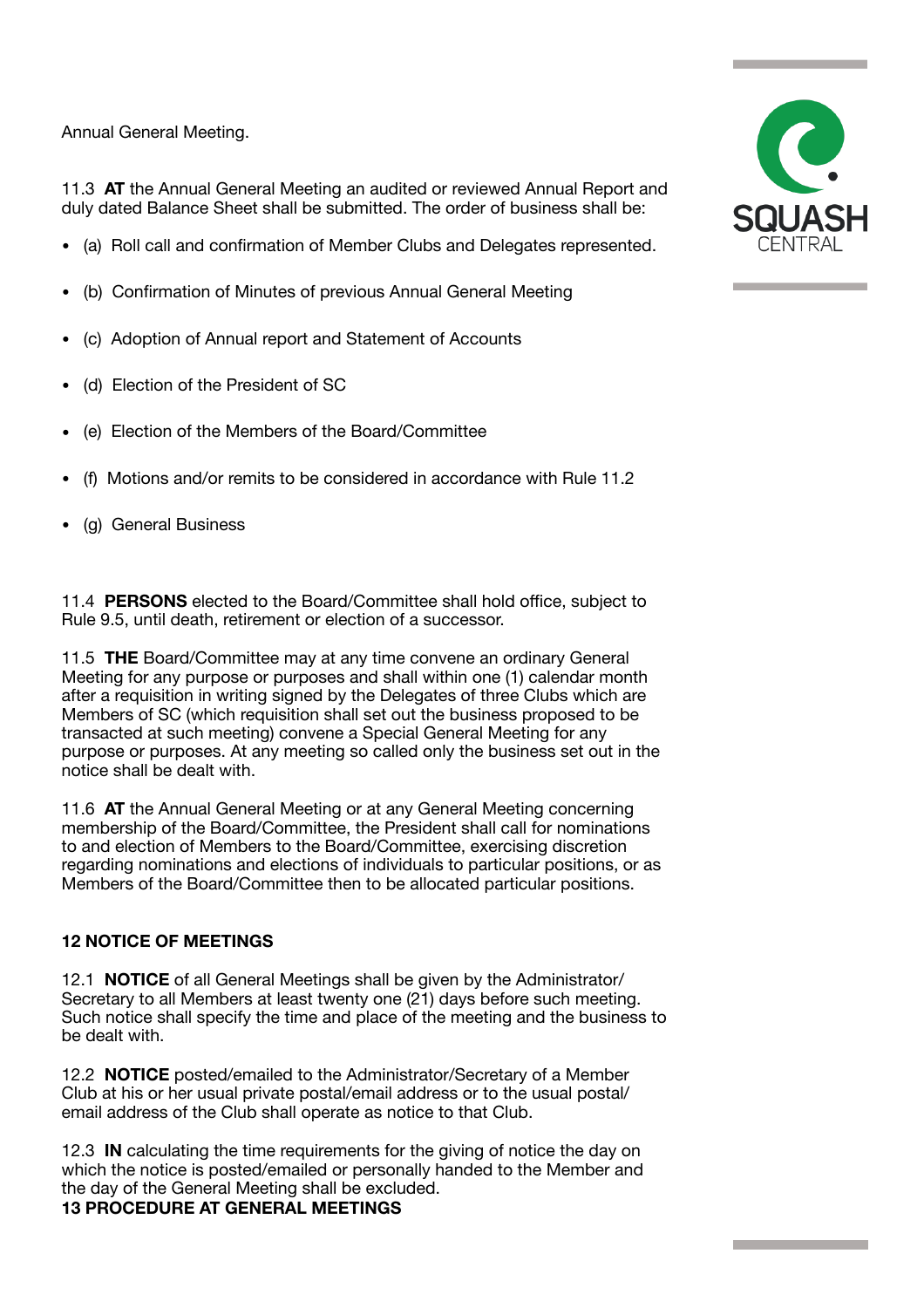13.1 **AT** all General Meetings the chair will be taken by the President but if that person is not present at the time when the meeting is due to start those present shall elect a chairman from among the Board/Committee members (except the Administrator/Secretary) present and if no member of the Board/Committee is present then from among the members generally and the Chairman so elected shall remain in the chair until the arrival of the President.

13.2 **ALL** resolutions at the General Meeting shall be decided by a majority of votes of those personally present and entitled to vote.

13.3 **THE** President shall have a deliberative vote at all meetings. In a case where votes are equal the President shall have a casting vote. The President shall decide upon a show of hands in the first instance but any two Delegates may demand a ballot.

**13.4 THE** quorum at all General Meetings shall be that number of registered delegates representing not less than 40% of the number of Member Clubs of SC. If a quorum is not obtained within three quarters of an hour of the intended commencement time of the general meeting, the meeting shall be adjourned to a date 7days/14 days after the original general meeting date at the same time and place and if no quorum is obtained at such further General Meeting, then the persons present at that further General Meeting are deemed to constitute a valid quorum.

## **14 ATTENDANCE AT GENERAL MEETING**

14.1 **THE** following shall be entitled to attend at a General Meeting:

- (a) Members of the Board/Committee
- (b) Elected/Appointed Officers of SC
- (c) Financial Members of SC
- (d) Financial Members of any Club affiliated to SC
- (e) Employees who are required to report to the Board/Committee, but such employees shall not be entitled to vote unless also attending as a duly nominated Delegate of a member club.
- (f) Any person holding an honorary position who is required to report to the Board/Committee, but such persons shall not be entitled to vote unless also attending as a duly nominated delegate of a member club.

## **15 VOTING RIGHTS AND REPRESENTATION**

15.1 **WHEN** applying for affiliation any Club shall advise the Secretary of SC of the name and address of its Delegate or Delegates, and the number of financial members of the club. In every successive year a least seven clear days before the Annual General Meeting each Club shall forward to the Secretary the name of its Delegate or Delegates for the ensuing year and the number of persons who were financial members of the Club as at the last day of the preceding financial year of SC.

15.2 **NO** person who is not a bona fide financial member of an affiliated Club may act as a Delegate for that Club.

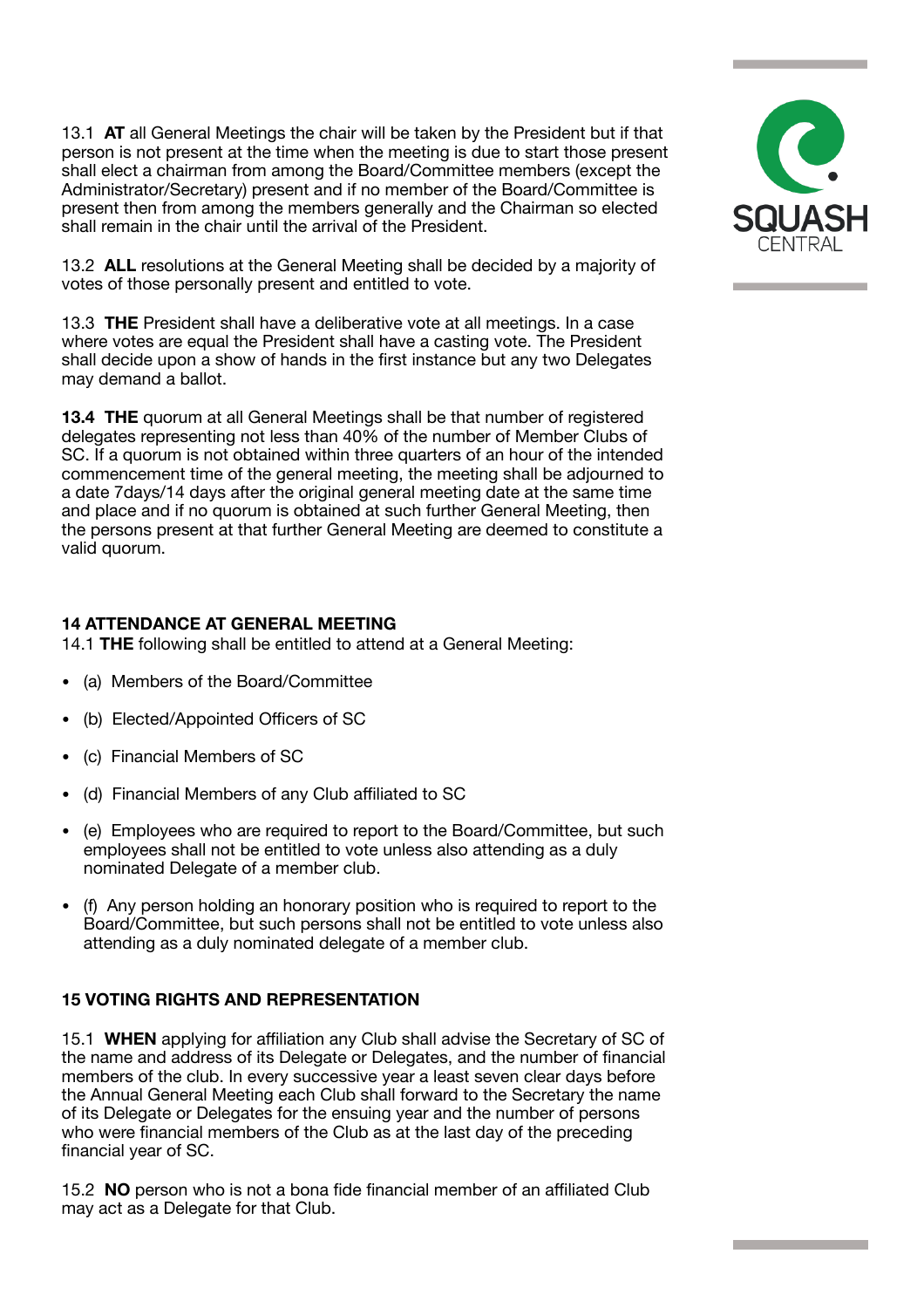15.3 **ANY** Board/Committee member of SC may be a Delegate for the Club of which the member is a financial member.

15.4 **EACH** Club with a membership not exceeding 100 financial members as at the last financial year of SC shall be entitled to nominate one (1) Delegate to exercise voting rights on behalf of that Club

15.5 *A* Club shall be entitled to nominate an extra Delegate for each extra 100 financial members or part of **PROVIDED HOWEVER** no Club shall have more than three (3) delegates in total.

15.6 **NO** Delegate may represent more than one Club.

15.7 **DELEGATES** and members who are individuals must be personally present to exercise voting rights. Voting rights may not be exercised by proxy; in writing or by electronic means. The word electronic means include but are not limited to telephone, telegraph, electronic mail or video chat**.** 

15.8 **IN** the event of a duly nominated Delegate becoming ill, incapacitated or otherwise unable to act between the time of nomination of that Delegate and the commencement of the meeting, the Delegate may be substituted by the Club giving notice in writing prior to or at commencement of the General Meeting.

#### **16 POWERS RESERVED FROM BOARD/COMMITTEE**

16.1 **THE** Board/Committee shall have no power to direct the vote of any Delegate from SC to SNZ in respect of any motion or remit of which notice shall have been given to SC prior to the Annual General Meeting of SC unless SC in General Meeting shall approve such power being delegated to the Board/ Committee in respect of any individual motion or remit.

## **17 ALTERATION TO RULES**

17.1 **THE** Rules of SC may be altered, repealed or replaced by a resolution of a three-fifths (3/5ths) majority of the votes recorded by those personally present at any General Meeting. The notice calling the General Meeting shall specify the proposed alteration; repeal or replacement but nothing in this Rule shall prohibit the amendment at any General Meeting of any proposal, which has been specified in the notice calling the meeting.

17.2 **NO** addition to or alteration of the non-profit aims, personal benefit clause or the winding up clause shall be approved without the approval of Inland Revenue. The provisions and effect of this clause shall not be removed from this document and shall be included and implied into any document replacing this document.

17.3 **NOTICE** of any motion importing a change in the Rules shall be forwarded in writing to the Board/Committee, not later than one (1) calendar month prior to the date of the General Meeting.

#### **18 USE OF FUNDS**

18.1 **NO** profit or other funds of SC shall be used or made available to be used for the private pecuniary profit of any Individual member either during the active